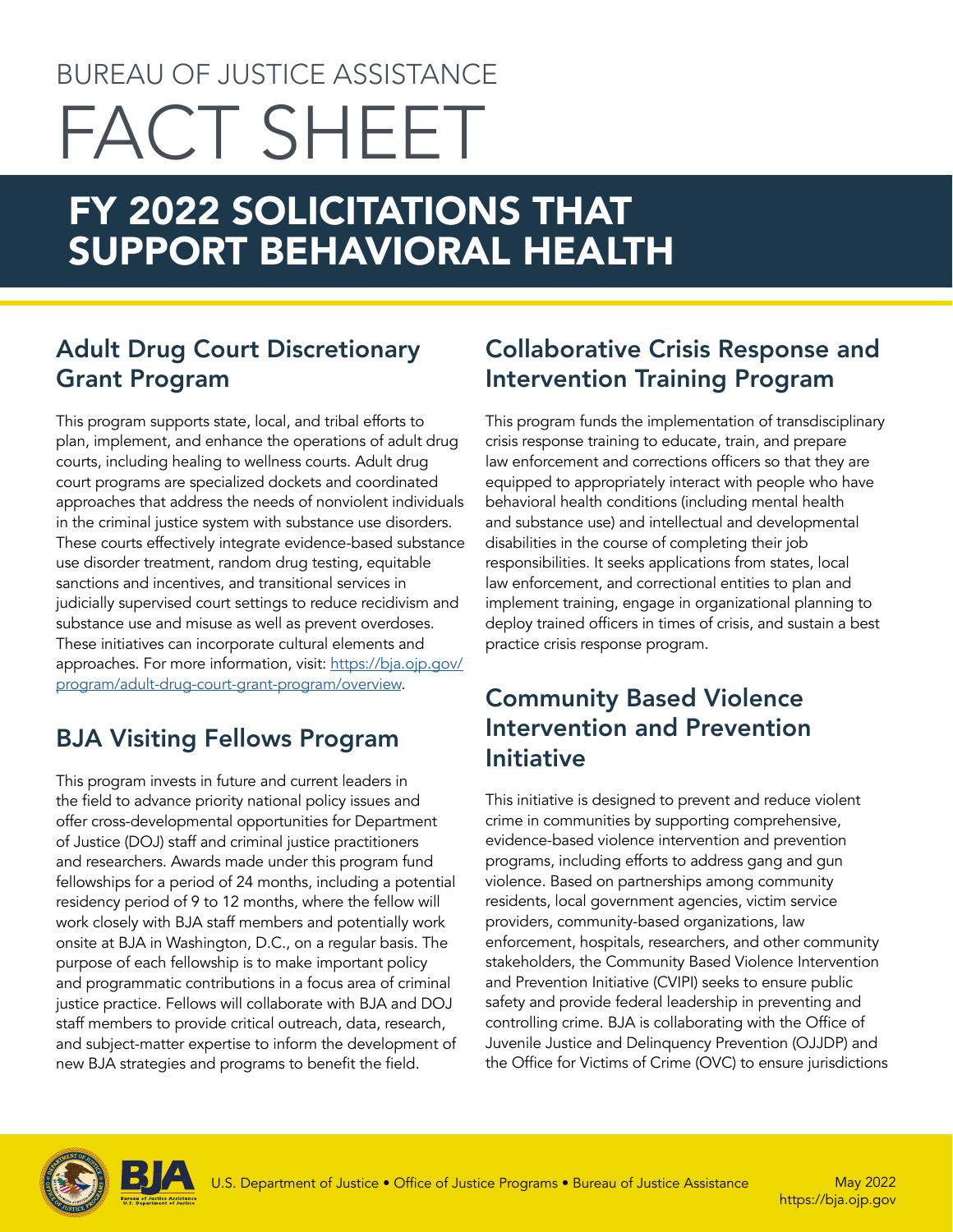#### BUREAU OF JUSTICE ASSISTANCE FACT SHEET

have access to the expertise they need to address community violence that involves children, youth, young adults, and adults, both as the individuals responsible for perpetrating this violence and those who are victims of it. As appropriate, awards made under this solicitation may be managed by BJA, OJJDP, or OVC, depending on the nature of the funded project. To learn more, visit: [https://bja.ojp.](https://bja.ojp.gov/program/community-violence-intervention/overview) [gov/program/community-violence-intervention/overview.](https://bja.ojp.gov/program/community-violence-intervention/overview)

# Community Courts Initiative

This program supports state, local, and federally recognized American Indian tribal governments to establish and enhance community courts in their jurisdictions. Community courts are neighborhood-focused court programs that combine the power of the community and the justice system to address local problems. They connect persons to judicially supervised drug treatment, alternative sanctions, and other community-based services. For more information, visit: [https://bja.ojp.gov/program/community-courts](https://bja.ojp.gov/program/community-courts-program/overview)[program/overview](https://bja.ojp.gov/program/community-courts-program/overview).

#### Comprehensive Opioid, Stimulant, and Substance Abuse Site-based Program

This program aims to reduce the impact of opioids, stimulants, and other substances on individuals and communities by supporting comprehensive, collaborative initiatives. BJA's Comprehensive Opioid, Stimulant, and Substance Abuse Program (COSSAP) funding provides necessary resources that allow communities to respond to illicit substance use and misuse to reduce overdose deaths, promote public safety, and support access to treatment and recovery services in the criminal justice system. COSSAP supports states, units of local government, and tribal governments to plan, develop, and implement comprehensive efforts that identify, respond to, treat, and support those impacted by illicit opioids, stimulants, and other drugs. The program also promotes cross-system planning and coordination to deliver a broad range of evidence-based, culturally relevant interventions. More

information can be found at: [https://bja.ojp.gov/program/](https://bja.ojp.gov/program/cossap/overview) [cossap/overview](https://bja.ojp.gov/program/cossap/overview).

#### Connect and Protect: Law Enforcement Behavioral Health Response Program

This program supports law enforcement and behavioral health cross-system collaboration to improve public safety and health responses to and outcomes for individuals with mental health disorders (MHDs) or co-occurring mental health and substance use disorders (MHSUDs) who come in contact with the justice system. Focused on planning and implementing collaborative law enforcement and mental health responses such as co-responder teams, crisis intervention teams, and integrated 911 dispatch, this program supports public safety and health partnerships with social services and other organizations that will improve responses to people with MHDs and co-occurring MHSUDs.

#### Field Initiated: Encouraging Innovation

This program seeks to prevent and reduce crime and enhance the criminal justice system through innovative approaches that accelerate justice by identifying, defining, and responding to emerging or chronic crime problems and systemic issues using innovative approaches. The program supports strategies to address these issues, including trying new approaches, addressing gaps in responses, building or translating research knowledge, or building capacity. It furthers DOJ's mission by providing resources to support state, local, tribal, and territorial efforts to reimagine their approaches and strategies to enhance fairness and access to justice; prevent and reduce crime, including violent crime; prevent and respond to overdoses; support crime victims; improve relationships and build trust between communities and the justice system; increase access to justice and supportive services; and advance innovative improvements within the justice system.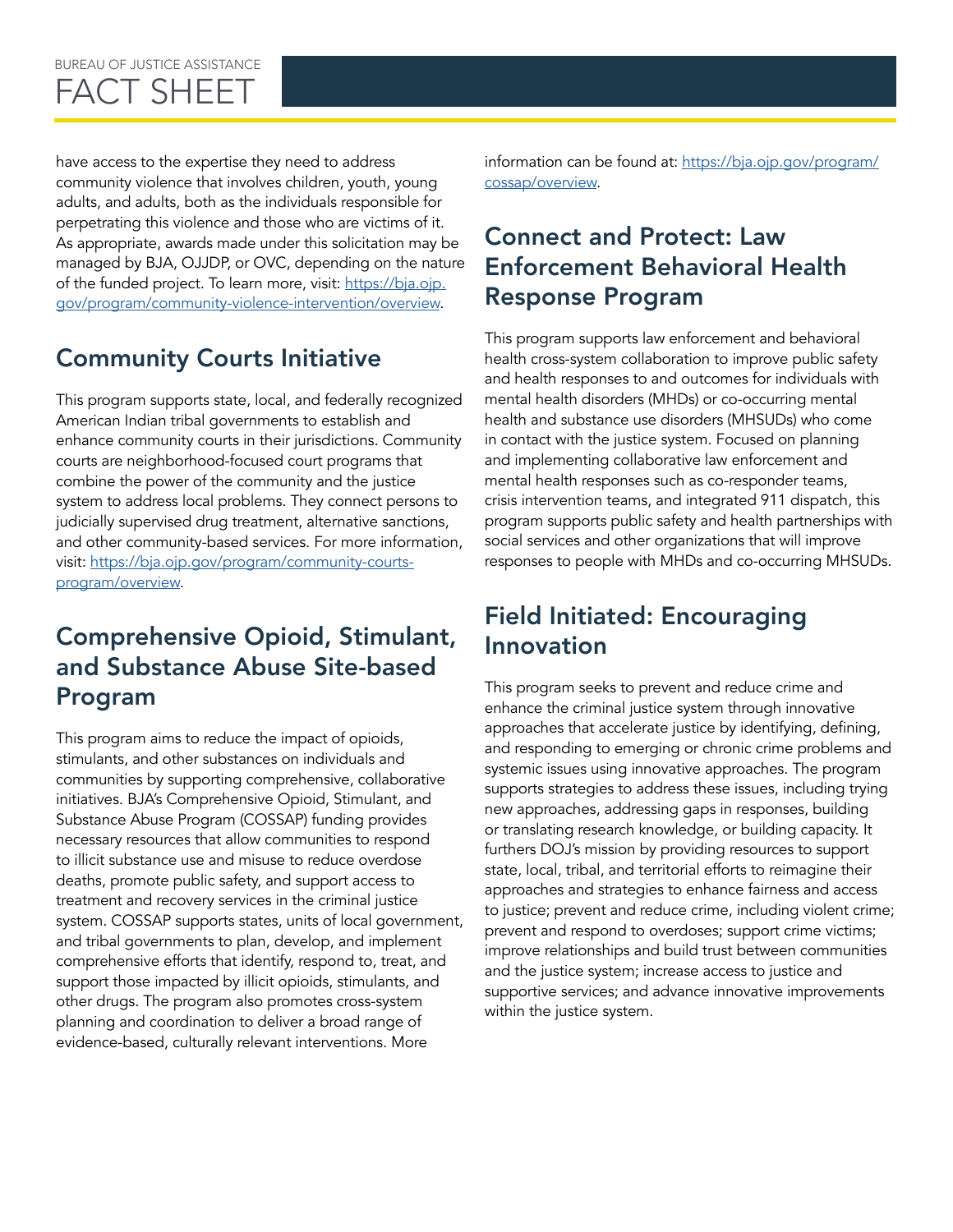#### Harold Rogers Prescription Drug Monitoring Program

This program enhances the capacity of regulatory and law enforcement agencies and public health officials to collect and analyze controlled substance prescription data and other scheduled chemical products through a centralized database administered by an authorized agency. Prescription drug monitoring programs (PDMPs) help state and local governments to detect and prevent the diversion and abuse of pharmaceutically controlled substances such as opioids and other prescription drugs.

This BJA program strengthens states' and territories' ability to plan, implement, or enhance their PDMPs by accommodating local decision-making based on state laws and preferences, while encouraging the replication of promising practices. In addition to supporting the implementation and enhancement of PDMPs, the program supports the Administration's priority of tracking prescribing across providers and states through the integration of PDMPs with electronic health records and health information exchanges, which are essential to promoting safe and responsible prescribing, while also assuring appropriate pain care.

#### Improving Substance Use Disorder Treatment and Recovery Outcomes for Adults in Reentry Program

This Second Chance Act program provides grant funding and technical assistance to state, local, and tribal governments, as well as nonprofit organizations, to enhance their corrections systems' ability to address the substance use disorder (SUD) treatment needs of people, including parents of minor children and pregnant women, during incarceration and reentry in an effort to reduce recidivism and promote recovery. Funds can be used to implement or expand systems' approaches that improve outcomes for adults with SUDs who are reentering communities following a period of incarceration. The expectation is that the corrections systems will screen all individuals detained or incarcerated to identify individuals with SUDs along with any co-occurring disorders. The corrections systems will

then assess those that screen positive and apply the results to a comprehensive case management system that supports substance use disorder treatment programming prerelease and continues post-release.

#### Justice and Mental Health Collaboration Program

This program supports innovative cross-system collaboration to improve responses to and outcomes for individuals with mental health disorders (MHDs) or co-occurring mental health and substance use disorders who are in the justice system or reentering the community. The Justice and Mental Health Collaboration Program (JMHCP) also supports courts, prosecutors, and community supervision with training, technical assistance, and tools for the early identification of people with MHDs who may need behavioral health system interventions. Together with the Connect and Protect: Law Enforcement Behavioral Health Program, JMHCP promotes cross-discipline training for justice and treatment professionals and facilitates communication, collaboration, and the delivery of support services for people with behavioral health needs. To be eligible, states, tribes, and local governments must partner with their mental health authority. To learn more, visit: [https://bja.ojp.gov/program/justice-and-mental-health](https://bja.ojp.gov/program/justice-and-mental-health-collaboration-program-jmhcp/overview)[collaboration-program-jmhcp/overview.](https://bja.ojp.gov/program/justice-and-mental-health-collaboration-program-jmhcp/overview)

#### The Kevin and Avonte Program: Reducing Injury and Death of Missing Individuals with Dementia and Developmental Disabilities

This program supports local jurisdictions' efforts to reduce the number of deaths and injuries of individuals with forms of dementia such as Alzheimer's disease or developmental disabilities such as autism who, due to their condition, wander from safe environments. It provides funding to law enforcement and public safety agencies to implement locative technologies to track missing individuals, and it funds such agencies and partnering nonprofit organizations to develop or operate programs to prevent wandering, increase individuals' safety, and facilitate rescues.